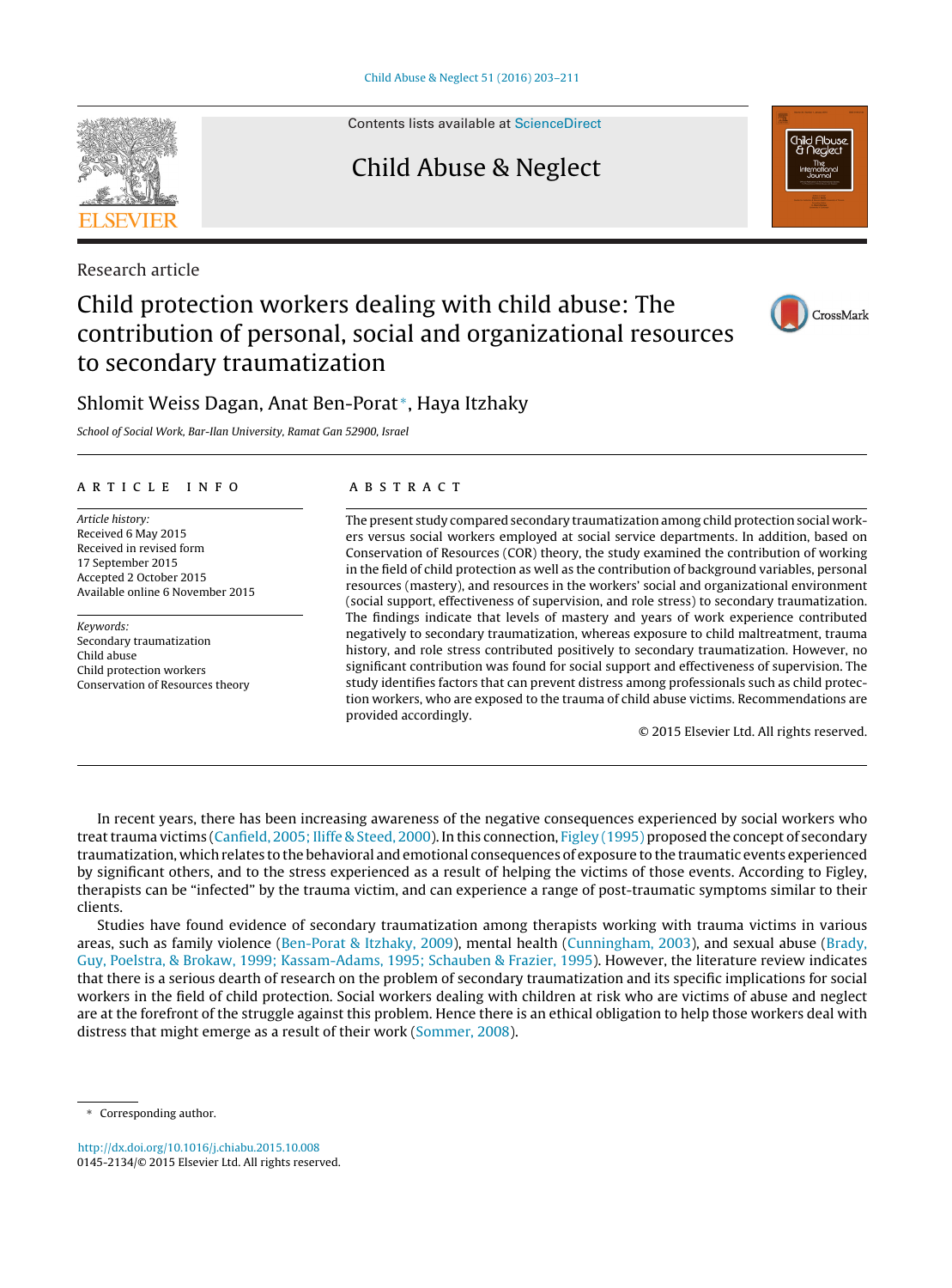Many studies have attempted to identify the factors that contribute to secondary traumatization among different populations of therapists, with emphasis on factors relating to the workers and their environment [\(Cunningham,](#page--1-0) [2003;](#page--1-0) [Dane,](#page--1-0) [2000;](#page--1-0) [Iliffe](#page--1-0) [&](#page--1-0) [Steed,](#page--1-0) [2000\).](#page--1-0) However, very few studies have integrated these resources from a holistic perspective that considers personal as well as social and organizational factors.

Against this background, the present study aimed to examine the unique manifestations of secondary traumatization among child protection social workers through a comparison with social workers employed at social service departments in Israel. The rationale for comparing those two groups is based on differences in the extent of their exposure to child abuse victims as well as on differences in their role definition and characteristics, as we will explain below. The study also aimed to identify personal resources and as well as factors relating to the workers' social and organizational environment that can prevent the development of secondary traumatization.

The theoretical framework of the study based on [Hobfoll's](#page--1-0) [\(1989\)](#page--1-0) Conservation of Resources (COR) theory, which assumes that people strive to retain, protect, and build resources [\(Hobfoll](#page--1-0) [&](#page--1-0) [Freedy,](#page--1-0) [1993\).](#page--1-0) According to this theory, stress is defined as a reaction to the environment in which there are perceived threats to one's resources ([Hobfoll](#page--1-0) [&](#page--1-0) [Shirom,](#page--1-0) [2001\).](#page--1-0) The model identifies categories of personal and environmental resources that play a central role in the lives of human beings [\(Hobfoll,](#page--1-0) [1989\).](#page--1-0) The unique contribution of COR theory is its examination of social workers from a holistic perspective. Based on this approach, the present study examined the contribution of personal resources (background variables and mastery) as well as factors relating to social and organizational resources (social support, exposure to child maltreatment, effectiveness of supervision, and role stress) which can prevent the development of secondary traumatization among social workers.

In Israel, the role of child protection social workers as stipulated in the law is to protect needy minors who are at risk for situations such as juvenile delinquency, neglect, and various types of abuse perpetrated by the adults who are responsible for them ([Faber](#page--1-0) [&](#page--1-0) [Slotzky,](#page--1-0) [2007;](#page--1-0) [Jackman-Ladani,](#page--1-0) [2007\).](#page--1-0) These workers are usually the first ones to meet abused children and their families after the trauma, and they function primarily in crisis and emergency situations. In addition, because they are in the front line of protecting these children and in light of their authoritative professional role, these workers bear a heavy burden of responsibility and often have to deal with opposition from the parents in implementing court decisions or intervention programs stipulated by the courts. In light of their distinctive role, child protection workers are exposed to the details of the children's trauma in their daily work as earwitnesses and sometimes as eyewitnesses. In this capacity, they also have to provide oral and written documentation of the trauma on behalf of the children and bring the situation to light.

In contrast, social workers at social service departments are responsible for dealing with families and individual adults. Their role is to provide assistance in situations of distress that derive from financial, personal, and family difficulties as well as from illness and physical or emotional disabilities. Among other clients, workers at social service departments treat the families of child abuse victims under the care of child protection workers. Their intervention is diverse, and can be either short-term or long-term, depending on the cooperation of the clients.

The results of the few studies that have been conducted among child protection workers indicate that they are at high risk for secondary trauma symptoms [\(Dane,](#page--1-0) [2000;](#page--1-0) [Meyers](#page--1-0) [&](#page--1-0) [Cornille,](#page--1-0) [2002;](#page--1-0) [Pryce,](#page--1-0) [Shackelford,](#page--1-0) [&](#page--1-0) [Pryce,](#page--1-0) [2007;](#page--1-0) [Van](#page--1-0) [Hook](#page--1-0) [&](#page--1-0) [Rothenberg,](#page--1-0) [2008\).](#page--1-0) However, very little research has been conducted on the factors that cause secondary traumatization among this population of workers, or on the unique characteristics of the problem among these therapists compared with other populations of therapists.

#### **Background Variables and Personal Resources**

According to COR theory, several individual factors such as personality may affect one's resources and play a role in the development of stress ([Langelaan,](#page--1-0) [Bakker,](#page--1-0) [van](#page--1-0) [Doornen,](#page--1-0) [&](#page--1-0) [Schaufeli,](#page--1-0) [2006\).](#page--1-0) Of the factors that have been associated with secondary traumatization in the literature, findings have revealed that years of work experience is related to the development of a professional identity, confidence in one's professional abilities, and the capacity for emotional regulation. Notably, studies have found that young therapists show higher levels of secondary traumatization [\(Craig](#page--1-0) [&](#page--1-0) [Sprang,](#page--1-0) [2010;](#page--1-0) [Van](#page--1-0) [Hook](#page--1-0) [&](#page--1-0) [Rothenberg,](#page--1-0) [2008\).](#page--1-0) However, other researchers have proposed that the relationship of work experience to levels of stress is curvilinear rather than linear. That is, new workers as well as older workers with many years of experience have reported higher levels of stress than workers with average work experience [\(Rudolph,](#page--1-0) [Stamm,](#page--1-0) [&](#page--1-0) [Stamm,](#page--1-0) [1997;](#page--1-0) [Steed](#page--1-0) [&](#page--1-0) [Bicknell,](#page--1-0) [2001\).](#page--1-0)

Another factor that has been associated with secondary traumatization in the literature is the worker's personal trauma history. COR theory [\(Hobfoll,](#page--1-0) [1989\)](#page--1-0) refers to a cycle of losses, in which an early loss can make it difficult for individuals to overcome later losses in life. In that context, workers who have been exposed to trauma in the past are at risk for experiencing secondary traumatization [\(Figley,](#page--1-0) 1995). Existing research conducted among therapists working with trauma victims has revealed a significant positive correlation between the therapist's exposure to trauma or abuse in the past and manifestations of secondary traumatization in the present [\(Braid](#page--1-0) [&](#page--1-0) [Jenkins,](#page--1-0) [2003;](#page--1-0) [Moore,](#page--1-0) [2004\).](#page--1-0)

Regarding personal resources, [Hobfoll](#page--1-0) [\(1989\)](#page--1-0) attributed considerable importance to mastery as a key resource for coping with stress and distress. The importance of mastery for therapists lies mainly in the ability to set boundaries between their personal and professional lives, as well as in their perception of themselves as having control over their world [\(Pearlman](#page--1-0) [&](#page--1-0) [Saakvitne,](#page--1-0) [1995\).](#page--1-0) Studies have revealed a negative correlation between mastery and secondary traumatization [\(Adams,](#page--1-0) [Boscarino,](#page--1-0) [&](#page--1-0) [Figley,](#page--1-0) [2006;](#page--1-0) [Folkman,](#page--1-0) [1984;](#page--1-0) [Hobfoll](#page--1-0) [&](#page--1-0) [London,](#page--1-0) [1986;](#page--1-0) [Hobfoll](#page--1-0) [&](#page--1-0) [Walfisch,](#page--1-0) [1984;](#page--1-0) [Killian,](#page--1-0) [2008\).](#page--1-0)